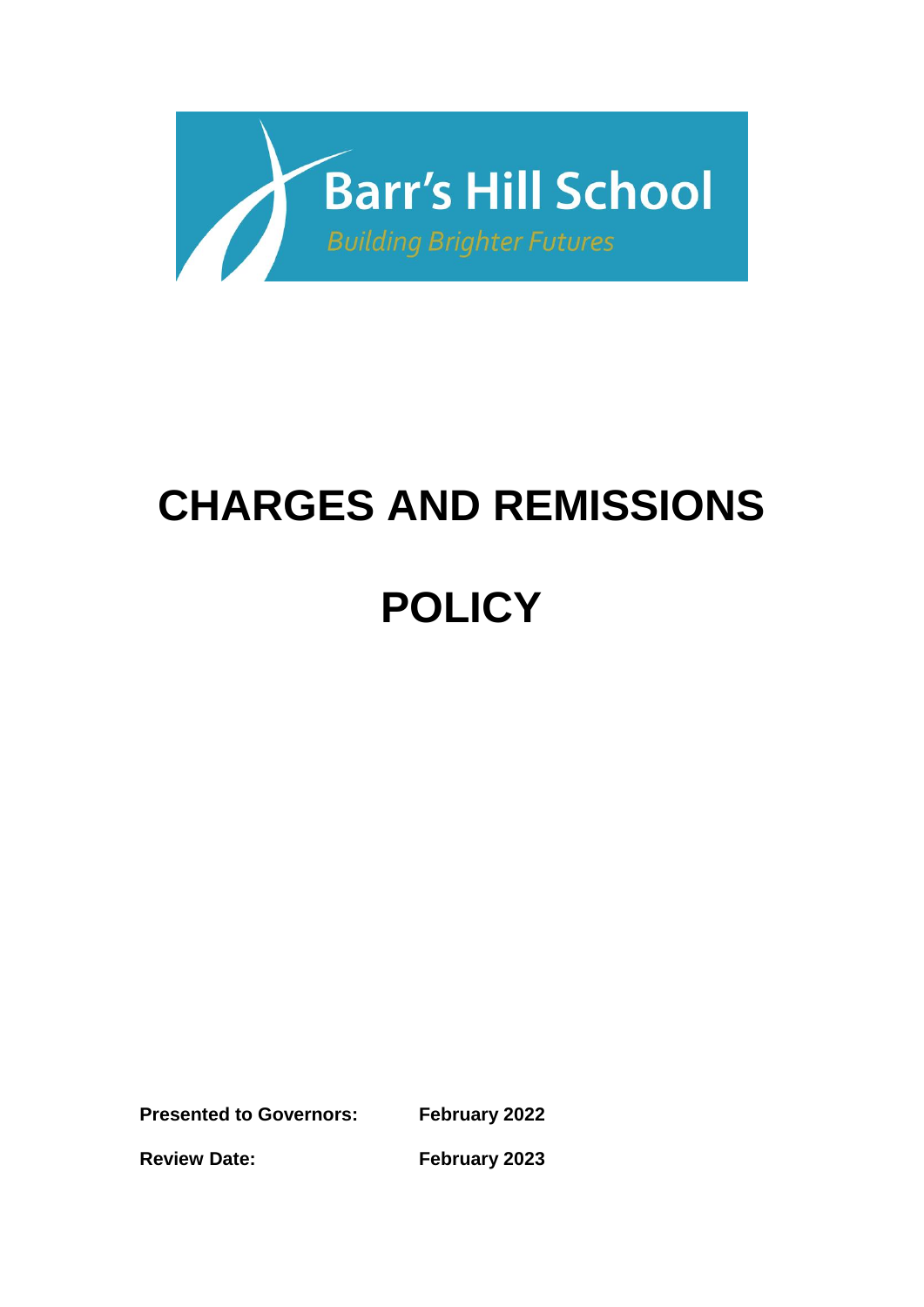# **POLICY STATEMENT**

The School conforms to the Education Act 1996 (Sections 449-462) which sets out the law on charging for school activities and the DFE guidance: Charging for school activities issued May 2018.

[https://assets.publishing.service.gov.uk/government/uploads/system/uploads/](https://assets.publishing.service.gov.uk/government/uploads/system/uploads/attachment_data/file/706830/Charging_for_school_activities.pdf) [attachment\\_data/file/706830/Charging\\_for\\_school\\_activities.pdf](https://assets.publishing.service.gov.uk/government/uploads/system/uploads/attachment_data/file/706830/Charging_for_school_activities.pdf)

The Governing Body recognises the valuable contribution that the wide range of additional activities, including trips, clubs and residential experiences can make towards pupils' education. The Governing Body aims to promote and provide such activities both as part of a broad and balanced curriculum for the pupils of the school and as additional optional activities. However, due to the limited funds in the delegated budget the Governing Body reserves the right to make a charge for activities organised by the school. The Governing Body will from time to time, review and amend the categories of activity for which a charge may be made.

# **School charging**

### **Education**

School governing bodies cannot charge for:

- an admission application to any state funded school
- education provided during school hours (including the supply of any materials, books, instruments or other equipment)
- education provided outside school hours if it is part of the national curriculum, or part of a syllabus for a prescribed public examination that the pupil is being prepared for at the school, or part of religious education
- instrumental or vocal tuition, for pupils learning individually or in groups, unless the tuition is provided at the request of the pupil's parent
- entry for a prescribed public examination, if the pupil has been prepared for it at the school
- examination re-sit(s) if the pupil is being prepared for the re-sit(s) at the school

Schools can charge for:

- any materials, books, instruments, or equipment, where the child's parent wishes him/her to own them
- optional extras (see next page)
- music and vocal tuition, in limited circumstances (see page 4)
- certain early years provision
- community facilities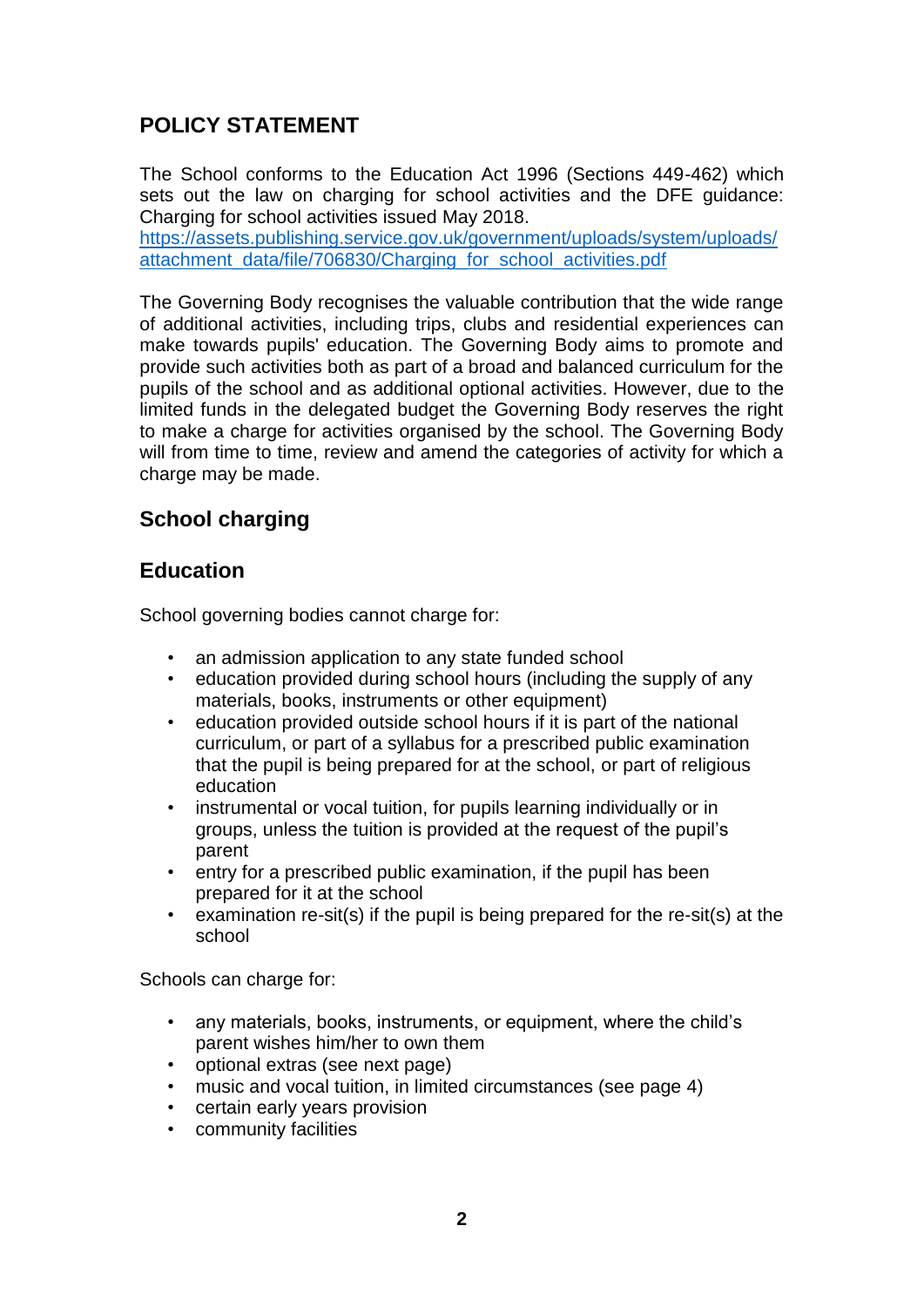# **Optional extras**

Charges may be made for some activities that are known as 'optional extras'. Where an optional extra is being provided, a charge can be made for providing materials, books, instruments, or equipment. Optional extras are:

• education provided outside of school time that is not:

a) part of the national curriculum b) part of a syllabus for a prescribed public examination that the pupil is being prepared for at the school c) part of religious education

- examination entry fee(s) if the registered pupil has not been prepared for the examination(s) at the school
- transport (other than transport that is required to take the pupil to school or to other premises where the local authority/governing body have arranged for the pupil to be provided with education)
- board and lodging for a pupil on a residential visit
- extended day services offered to pupils (for example breakfast club, after-school clubs, tea and supervised homework sessions).

In calculating the cost of optional extras an amount may be included in relation to:

- any materials, books, instruments, or equipment provided in connection with the optional extra
- the cost of buildings and accommodation
- non-teaching staff
- teaching staff engaged under contracts for services purely to provide an optional extra, this includes supply teachers engaged specifically to provide the optional extra
- the cost, or an appropriate proportion of the costs, for teaching staff employed to provide tuition in playing a musical instrument, or vocal tuition, where the tuition is an optional extra.

Any charge made in respect of individual pupils must not exceed the actual cost of providing the optional extra activity, divided equally by the number of pupils participating. It must not therefore include an element of subsidy for any other pupils wishing to participate in the activity whose parents are unwilling or unable to pay the full charge.

Furthermore, in cases where a small proportion of the activity takes place during school hours the charge cannot include the cost of alternative provision for those pupils who do not wish to participate. Therefore, no charge can be made for supply teachers to cover for those teachers who are absent from school accompanying pupils on a residential visit.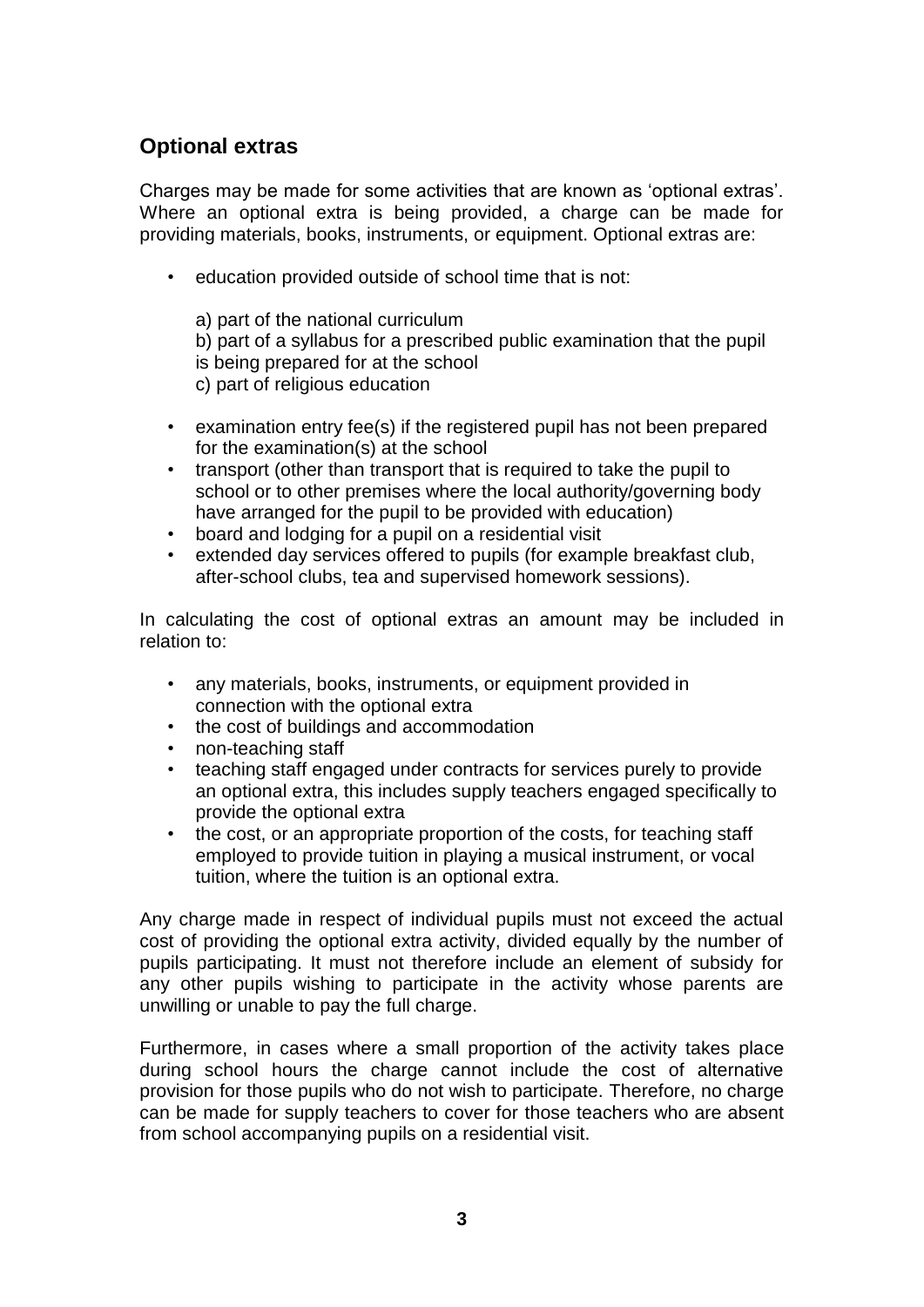Participation in any optional extra activity will be on the basis of parental choice and a willingness to meet the charges. Parental agreement is therefore a necessary prerequisite for the provision of an optional extra where charges will be made.

#### **Voluntary contributions**

Nothing in legislation prevents a school governing body or local authority from asking for voluntary contributions for the benefit of the school or any school activities. However, if the activity cannot be funded without voluntary contributions, the governing body or headteacher should make this clear to parents at the outset. The governing body or headteacher must also make it clear to parents that there is no obligation to make any contribution.

It is important to note that no child should be excluded from an activity simply because his or her parents are unwilling or unable to pay. If insufficient voluntary contributions are raised to fund a visit, or the school cannot fund it from some other source, then it must be cancelled. Schools must ensure that they make this clear to parents. If a parent is unwilling or unable to pay, their child must still be given an equal chance to go on the visit. Schools should make it clear to parents at the outset what their policy for allocating places on school visits will be.

When making requests for voluntary contributions, parents must not be made to feel pressurised into paying as it is voluntary and not compulsory. Schools should avoid sending colour coded letters to parents as a reminder to make payments and direct debit or standing order mandates should not be sent to parents when requesting contributions.

# **Music Tuition**

Although the law states that, in general, all education provided during school hours must be free, instrumental and vocal music tuition is an exception to that rule.

The Charges for Music Tuition (England) Regulations 2007 set out the circumstances in which charges can be made for tuition in playing a musical instrument, including vocal tuition. They allow charging for tuition in larger groups than was previously the case.

Charges may now be made for vocal or instrumental tuition provided either individually, or to groups of any size, provided that the tuition is provided at the request of the pupil's parent. Charges may not exceed the cost of the provision, including the cost of the staff who provide the tuition.

The regulations make clear that charging may not be made if the teaching is either an essential part of the national curriculum, or is provided under the first access to the key stage 2 Instrumental and Vocal Tuition Programme. They also make clear that no charge may be made in respect of a pupil who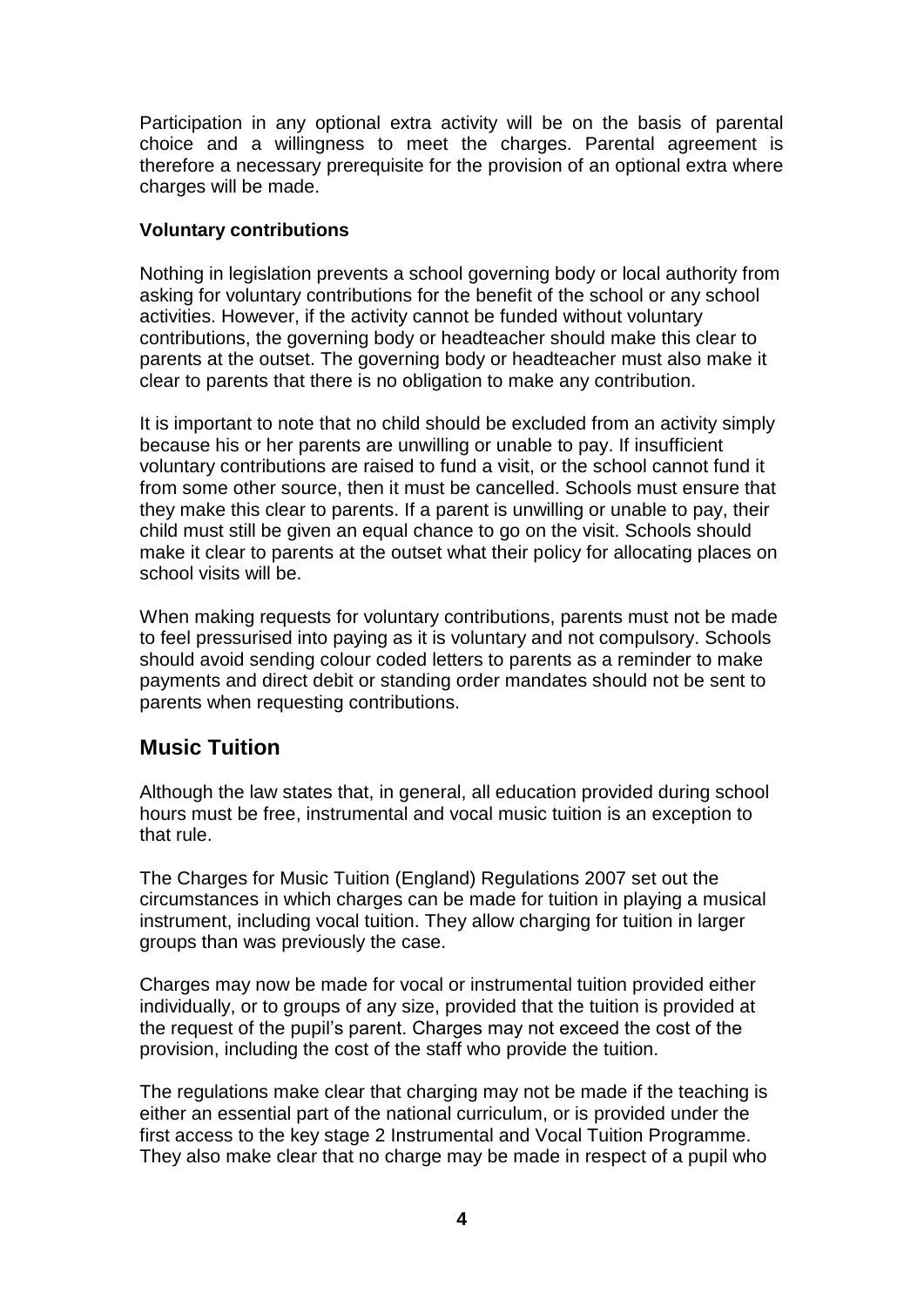is looked after by a local authority (within the meaning of section 22(l) of the Children Act 1989).

# **Transport**

Schools cannot charge for:

- transporting registered pupils to or from the school premises, where the local education authority has a statutory obligation to provide transport
- transporting registered pupils to other premises where the governing body or local authority has arranged for pupils to be educated
- transport that enables a pupil to meet an examination requirement when he has been prepared for that examination at the school
- transport provided in connection with an educational visit.

#### **Remissions**

The Governing Body may remit in full or in part the cost of any activity for particular groups of parents, for example, in the case of family hardship. When arranging a chargeable activity such parents will be invited, in confidence, for the remission of charges in full or in part. Authorisation for such remission will be made by the Headteacher in consultation with the Chair of Governors.

#### **Residential visits**

Schools cannot charge for:

- education provided on any visit that takes place during school hours<br>• education provided on any visit that takes place outside school hours
- education provided on any visit that takes place outside school hours if it is part of the national curriculum, or part of a syllabus for a prescribed public examination that the pupil is being prepared for at the school, or part of religious education
- supply teachers to cover for those teachers who are absent from school accompanying pupils on a residential visit.

Schools can charge for:

• board and lodging and the charge must not exceed the actual cost.

Parents who can prove they are in receipt of the following benefits will be exempt from paying the cost of board and lodging:

- income Support
- income Based Jobseekers Allowance
- 
- an income-related employment and support allowance<br>• support under part V1 of the Immigration and Asylum A • support under part V1 of the Immigration and Asylum Act 1999
- the guaranteed element of State Pension Credit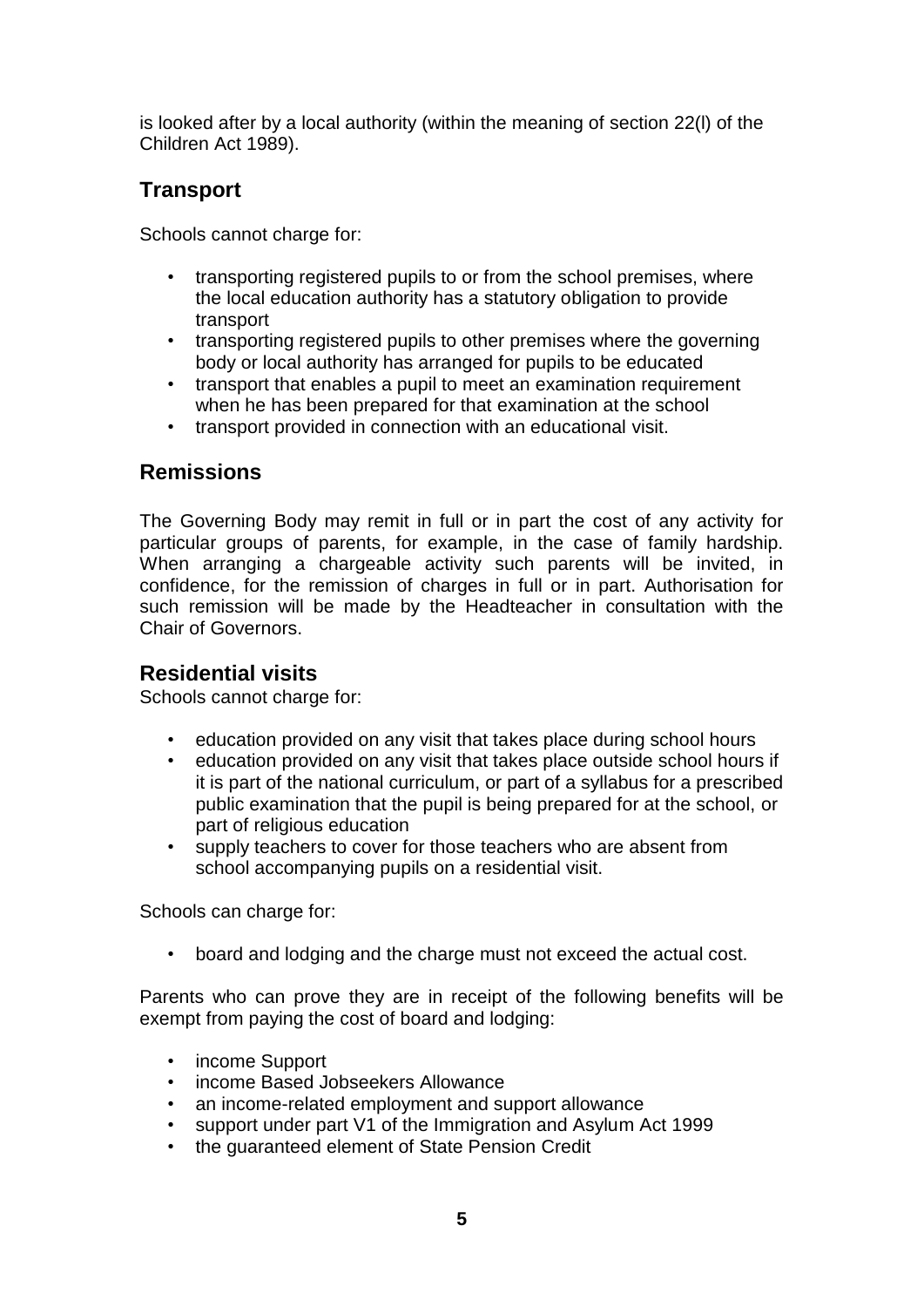- child Tax Credit, provided they are not entitled to Working Tax Credit and have an annual income (as assessed by HM Revenue & Customs) that does not exceed £16,190
- Working Tax Credit run-on paid for 4 weeks after you stop qualifying for Working Tax Credit
- Universal Credit